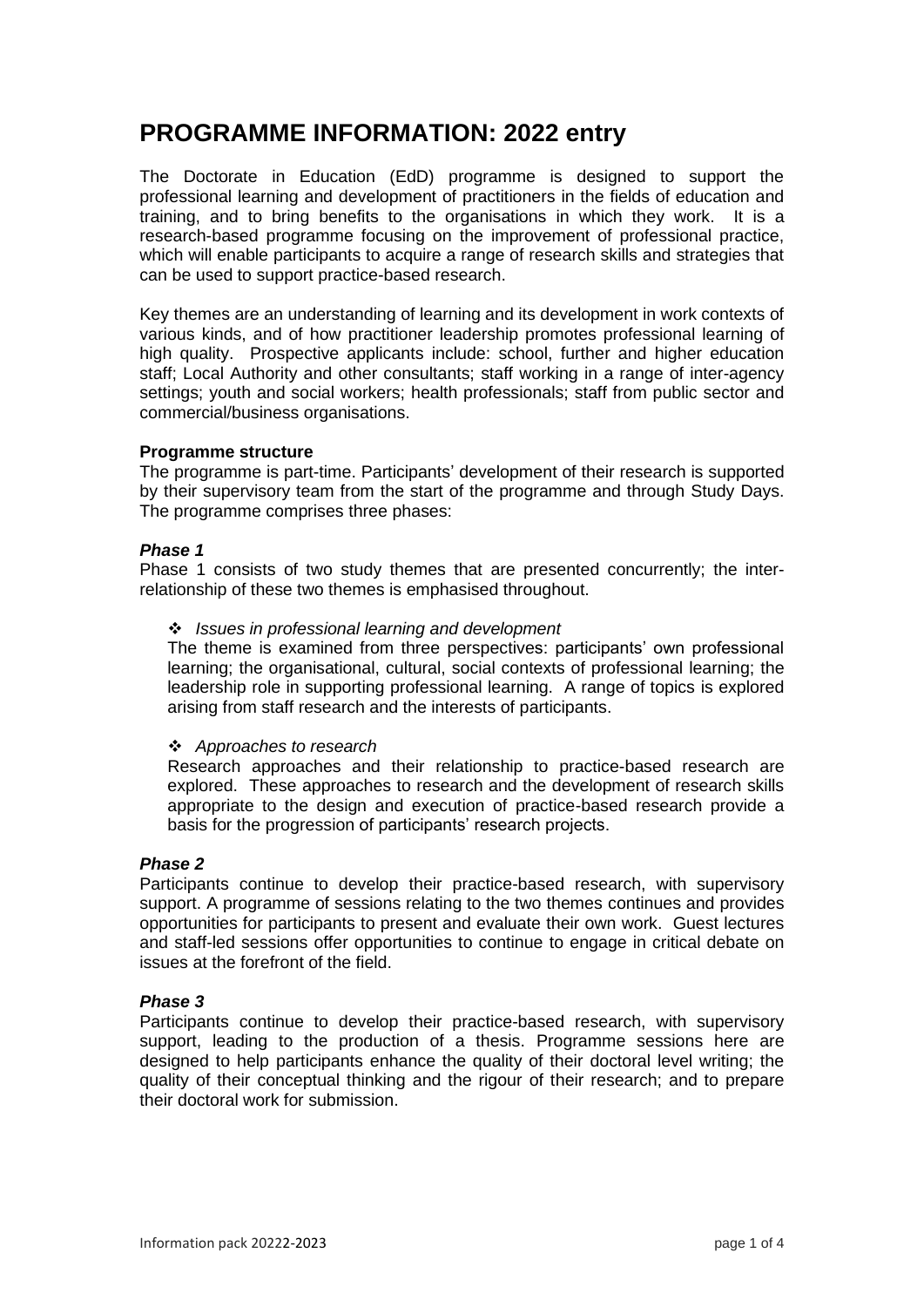## *All phases*

Throughout all phases of the programme, researcher development is supported through regular meetings with their supervisory team; through the centrally-provided Researcher Development Programme (RDP), which comprises sessions on a wide range of generic themes related to research and researcher development and enables EdD research students to engage with the wider UH research community; and through EdD Study Days.

## **Study Days**

A series of study days take place. There are 8 of these in the first two years. The provisional dates for 2022-2023 (TBC) are:

Friday 07 October and Saturday 08 October 2022 Friday 18 November and Saturday 19 November 2022 Saturday 21 January 2023 Saturday 11 March 2023 Friday 12 May and Saturday 13 May 2023

#### **Assessed Work**

Throughout the programme, participants will be subject to ongoing monitoring and assessment of progress in line the University Research Degree Regulations.

Assessment will normally comprise the following:

#### *Formal Assessments*

- Initial Registration Assessment (within 8 months of enrolment) and Doctoral Progression Assessment (within 28 months of enrolment). These assessment points both require the submission of progress report (maximum 6,000 words) and a viva examination;
- Final submission of a written document that presents and defends a thesis (maximum 80,000 words). A submission may also contain other works or artefacts on which the thesis and its defence are based. The submission will be defended at a viva examination.

#### *EdD Formative Papers*

The EdD includes Formative Papers that are designed to complement the formal assessment processes and feed into the development of the students' research. The Papers include a critical review of key texts; a small-scale study; reflexivity; and methodology papers. These papers are staged over the first two years on the programme.

Your principal supervisor will provide guidance on the nature of the assessed work you are to submit, negotiate arrangements for submission and provide feedback.

#### **Entry requirements**

Entry qualifications are assessed on an individual basis. Normally participants will have: an Honours degree or equivalent; a relevant Master's Degree and five years' relevant professional experience. Participants will also be currently working in or allied to the fields of education or training, or have access to an appropriate research setting. Applicants will be proficient in the English language.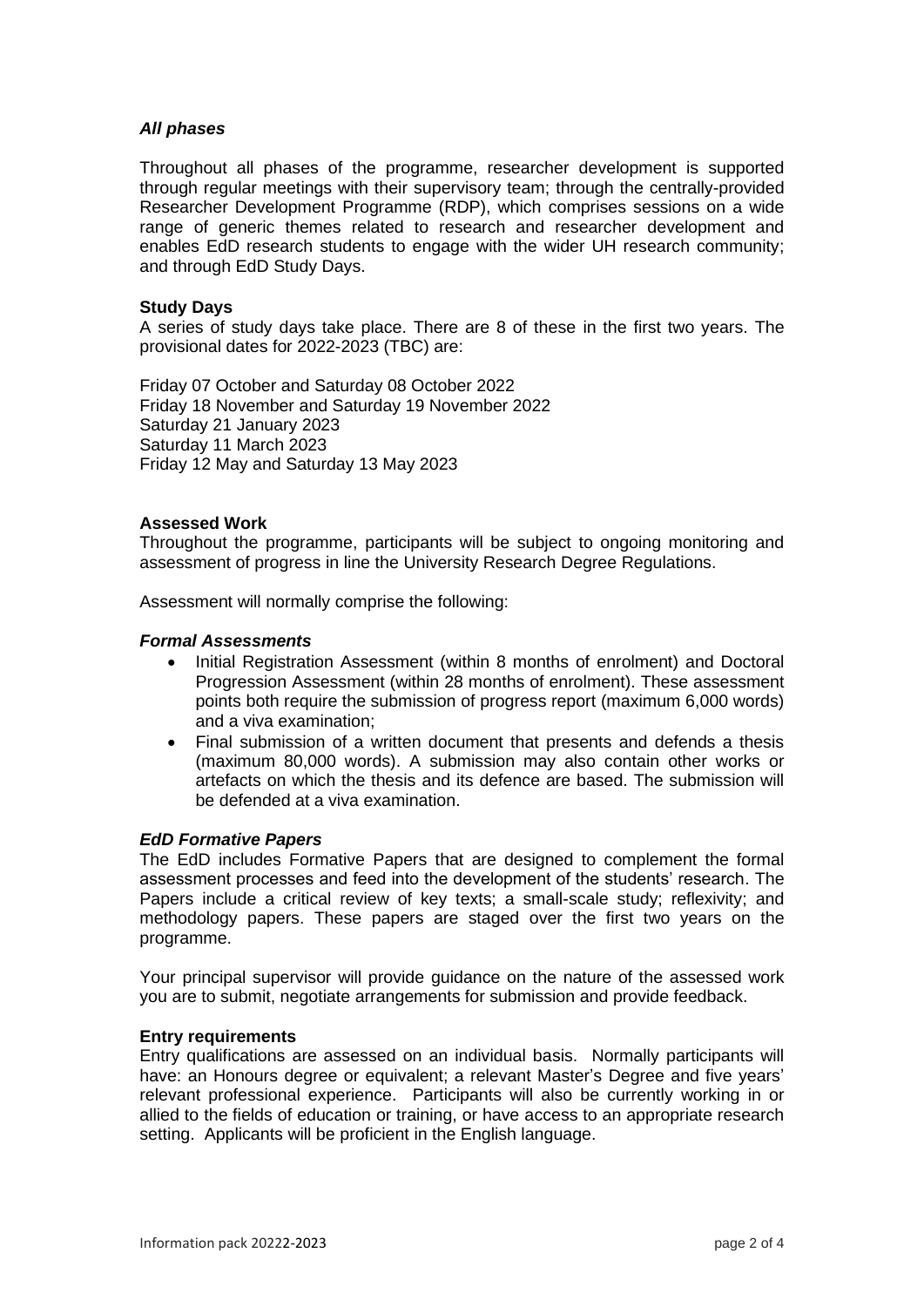# **APPLICATION PROCEDURES 2022**

Applicants for the Professional Doctorate in Education (EdD) Programme are strongly advised to speak to the Programme Director before applying. An application should include:

- A completed application form, including a personal statement (500 words);
- A research proposal in support of your application (2000 words);
- Copies of your qualification certificates and transcripts (an Honours degree or equivalent, normally at least 2:1 or above; and normally a relevant Masters' degree in an appropriate discipline);
- English language qualifications (if applicable). International students from countries where English is not the official first language should have a minimum IELTS score of 6.5 or equivalent. This could be waived if you have already studied in the UK or in a predominantly English-speaking country such as the USA or Australia and hold a degree from one of those countries;
- Details for two referees are required to be submitted with the application: one should provide an opinion on the academic ability of the applicant and the other on the applicant's professional roles and responsibilities;
- A copy of your passport photo page.

Please aim to send applications by June 10th, 2022.

The application form can be downloaded from [https://www.herts.ac.uk/study/how-to](https://www.herts.ac.uk/study/how-to-apply#directly)[apply#directly](https://www.herts.ac.uk/study/how-to-apply#directly)

You can contact the Doctoral College with any specific questions about the application process. Please send your application directly to the Doctoral College: [doctoralcollegeadmissions@herts.ac.uk](mailto:doctoralcollegeadmissions@herts.ac.uk)

# **Open Evening and Proposal Writing Session**

There will be an Open Evening virtual session for all prospective candidates on Wednesday April 21<sup>st</sup> 5.30 p.m. We are also hosting a Proposal Writing Session on Wednesday May  $5<sup>th</sup>$ , 5.30 p.m. To receive a link to either or both of these sessions, please contact Dr Karen Smith: [k.smith27@herts.ac.uk](mailto:k.smith27@herts.ac.uk)

# **Personal statement and Research proposal**

The **personal statement** (500 words) within the application form (question 11), should provide information on:

- your reasons for wishing to follow this EdD programme and why you are suitable for a doctoral programme;
- how your engagement in research will relate to your work roles and responsibilities, and be of benefit to the organisation;
- your involvement in any prior research in this area, or other empirical research, including a statement on the research methods you used;
- other information that you feel is relevant to your application.